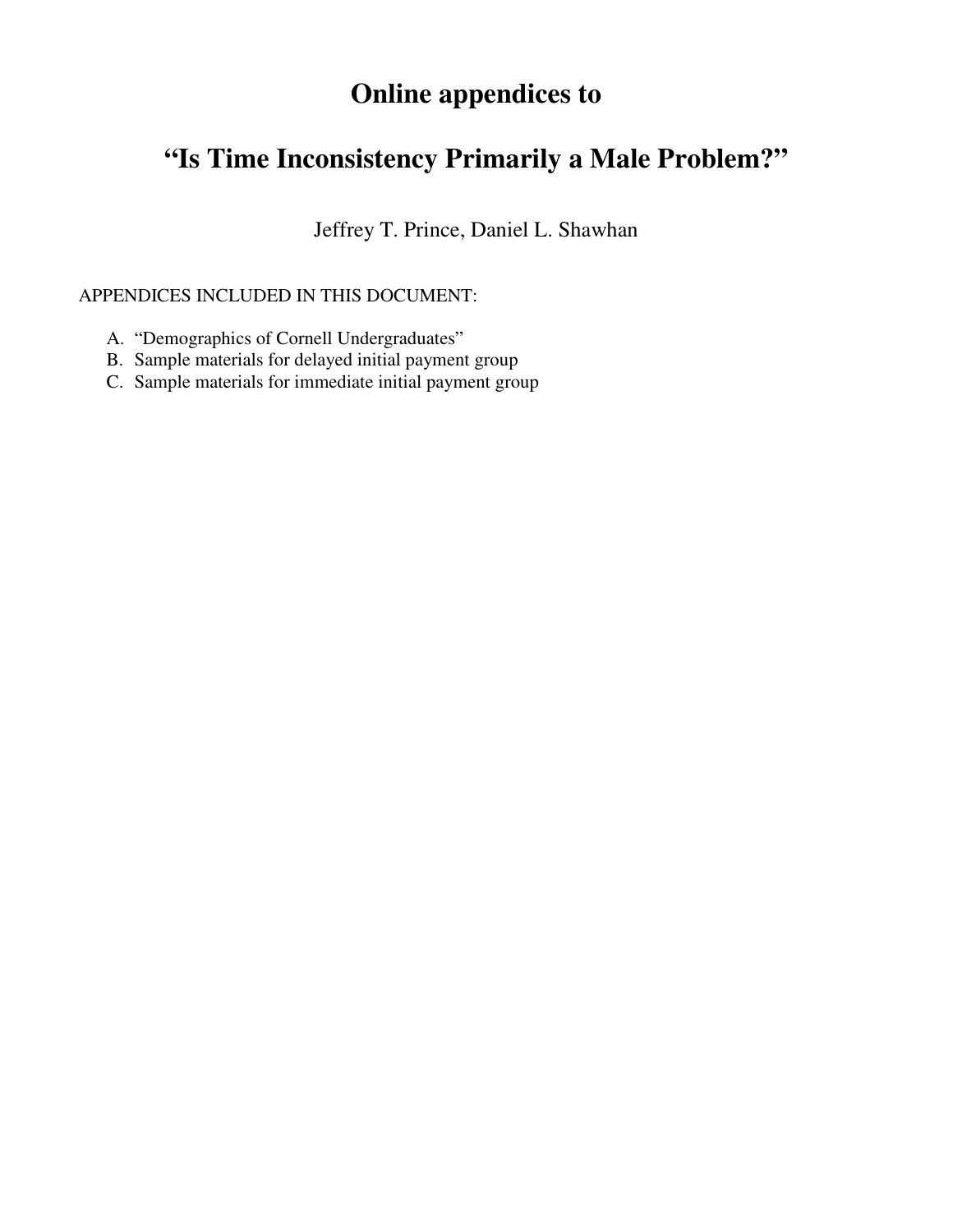# **APPENDIX A: Demographics of Cornell undergraduates**

*The participants in the experiment were diverse in terms of their majors, but most were from the Cornell University undergraduate classes of 2007 and 2008. Below, we present demographic information, by gender, for each of these two classes in its entirety.* 

|                         |                                   | Class of $2007T$ |               | Class of $2008^2$ |        |
|-------------------------|-----------------------------------|------------------|---------------|-------------------|--------|
|                         |                                   | <b>Male</b>      | <b>Female</b> | <b>Male</b>       | Female |
| Age Dec. 31 of          | <b>16 or</b>                      | 0.0              | 0.1           | 0.07              | 0.20   |
| freshman year           | younger                           |                  |               |                   |        |
|                         | 17                                | 2.7              | 2.8           | 2.88              | 3.67   |
|                         | 18                                | 67.1             | 75.8          | 68.03             | 76.82  |
|                         | 19                                | 27.3             | 19.5          | 26.54             | 18.01  |
|                         | 20                                | 1.5              | 1.4           | 1.34              | 0.88   |
|                         | $21+$                             | 1.3              | 0.4           | 1.14              | 0.41   |
| Family<br><b>Income</b> | $<$ 30 $k$                        | 8.3              | 11.5          | 9.02              | 10.50  |
|                         | 30k-60k                           | 14.8             | 18.2          | 13.53             | 16.02  |
|                         | 60k-100k                          | 22.5             | 21.2          | 20.03             | 23.33  |
|                         | 100k-150k                         | 22.9             | 17.6          | 20.10             | 18.97  |
|                         | 150k-250k                         | 16.3             | 16.5          | 17.22             | 16.41  |
|                         | 250k+                             | 15.3             | 15.1          | 20.10             | 14.77  |
| Mother's<br>education   | No college                        | 13.2             | 13.2          | 13.64             | 12.98  |
|                         | <b>Some</b><br>college            | 7.9              | 8.9           | 6.55              | 7.52   |
|                         | <b>College</b><br>degree          | 35.6             | 36.8          | 35.47             | 34.65  |
|                         | <b>Some</b><br>graduate<br>school | 5.8              | 4.3           | 5.81              | 4.92   |
|                         | <b>Graduate</b><br>degree         | 37.5             | 36.8          | 38.51             | 39.92  |

Table A1: Distributions (in %) of age, family income, and parents' education by sex

<sup>&</sup>lt;sup>1</sup> Source: Cornell University [Office of Institutional Research and Planning,](http://dpb.cornell.edu/OC_Inst_Research_Planning.htm) "CIRP Freshman Survey, Fall 2003 Appendix A: Tables," available at http://dpb.cornell.edu/documents/1000075.pdf.

<sup>&</sup>lt;sup>2</sup> Source: Cornell University [Office of Institutional Research and Planning,](http://dpb.cornell.edu/OC_Inst_Research_Planning.htm) "2004 Freshman (CIRP) Survey," available at http://dpb.cornell.edu/documents/1000072.pdf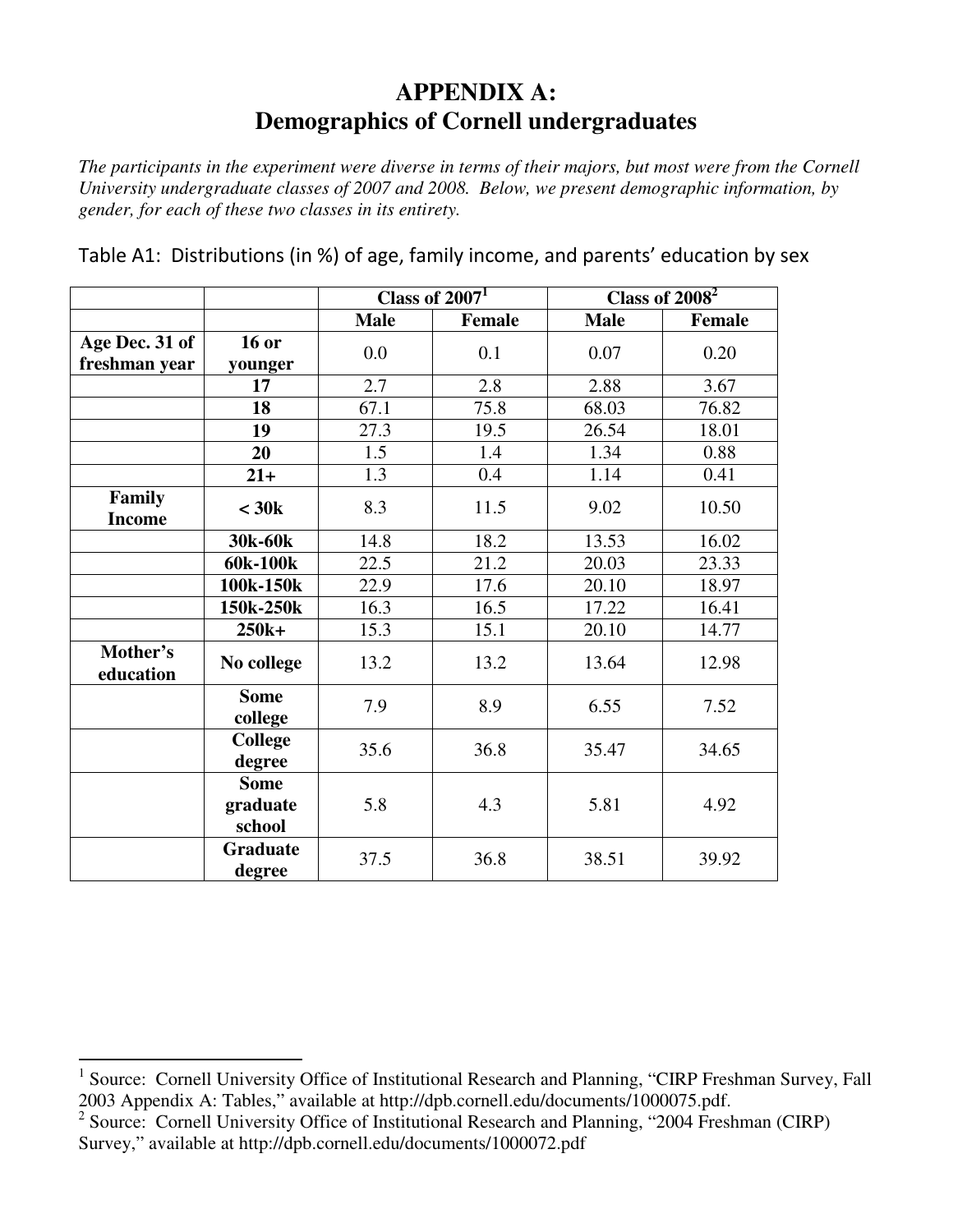## Table A1, continued

|                       |                                   | Class of $20073$ |               | Class of $2\overline{008}^4$ |               |
|-----------------------|-----------------------------------|------------------|---------------|------------------------------|---------------|
|                       |                                   | <b>Male</b>      | <b>Female</b> | <b>Male</b>                  | <b>Female</b> |
| Father's<br>education | No college                        | 10.9             | 12.4          | 11.17                        | 11.89         |
|                       | <b>Some</b><br>college            | 5.2              | 6.9           | 6.02                         | 7.49          |
|                       | <b>College</b><br>degree          | 26.2             | 27.9          | 23.88                        | 23.30         |
|                       | <b>Some</b><br>graduate<br>school | 3.0              | 4.2           | 4.26                         | 4.26          |
|                       | <b>Graduate</b><br>degree         | 54.7             | 48.7          | 54.67                        | 53.06         |

<sup>&</sup>lt;sup>3</sup> Source: Cornell University [Office of Institutional Research and Planning,](http://dpb.cornell.edu/OC_Inst_Research_Planning.htm) "CIRP Freshman Survey, Fall 2003 Appendix A: Tables," available at http://dpb.cornell.edu/documents/1000075.pdf.

<sup>&</sup>lt;sup>4</sup> Source: Cornell University [Office of Institutional Research and Planning,](http://dpb.cornell.edu/OC_Inst_Research_Planning.htm) "2004 Freshman (CIRP) Survey," available at http://dpb.cornell.edu/documents/1000072.pdf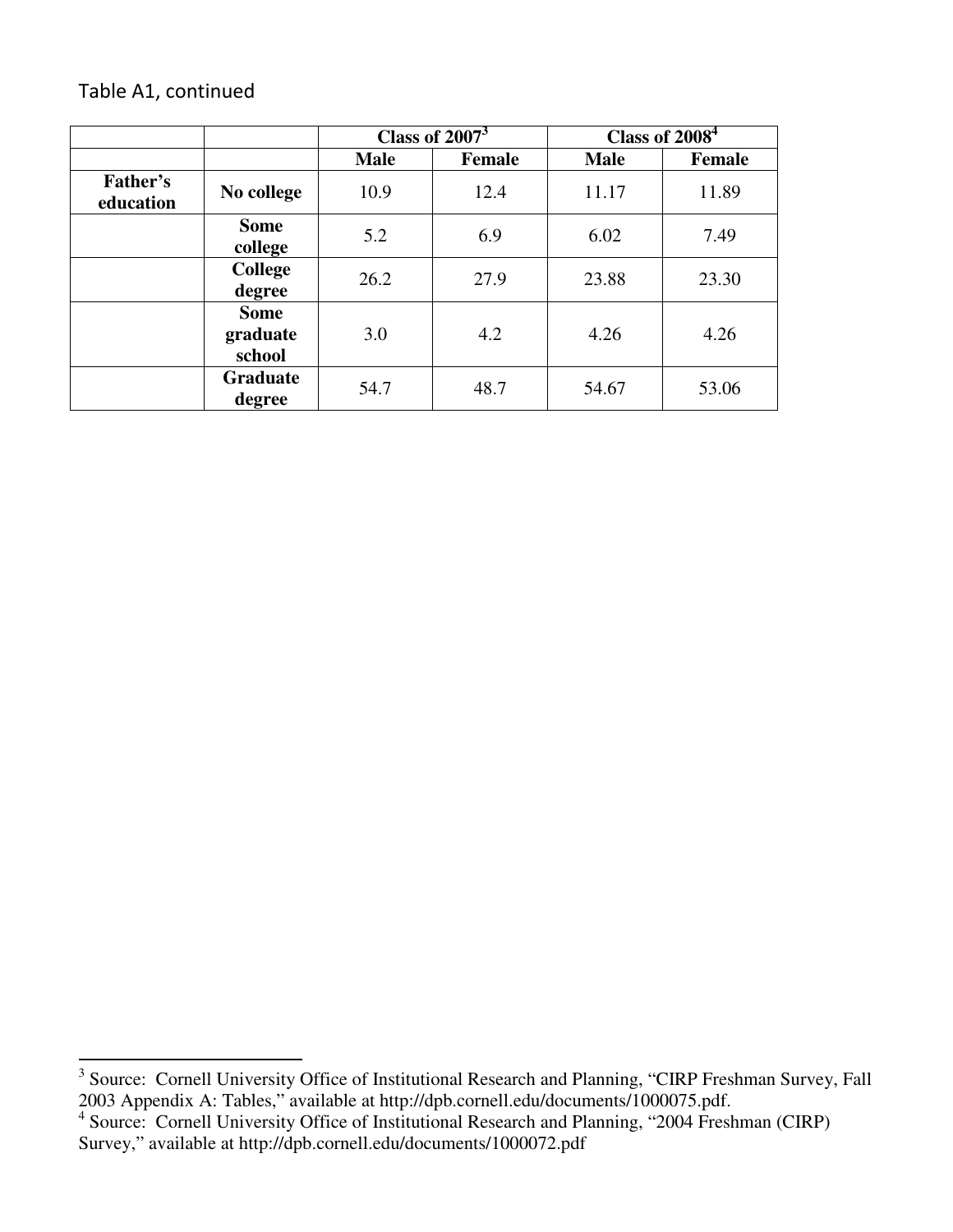# **APPENDIX B: Sample materials for "delayed payment" group**

*Every second (by seating location) participant in the delayed initial payment group received a packet containing these pages in this order. The other half of the participants in the same group received a packet identical except that the order of the individual decision and group decision pages was reversed.*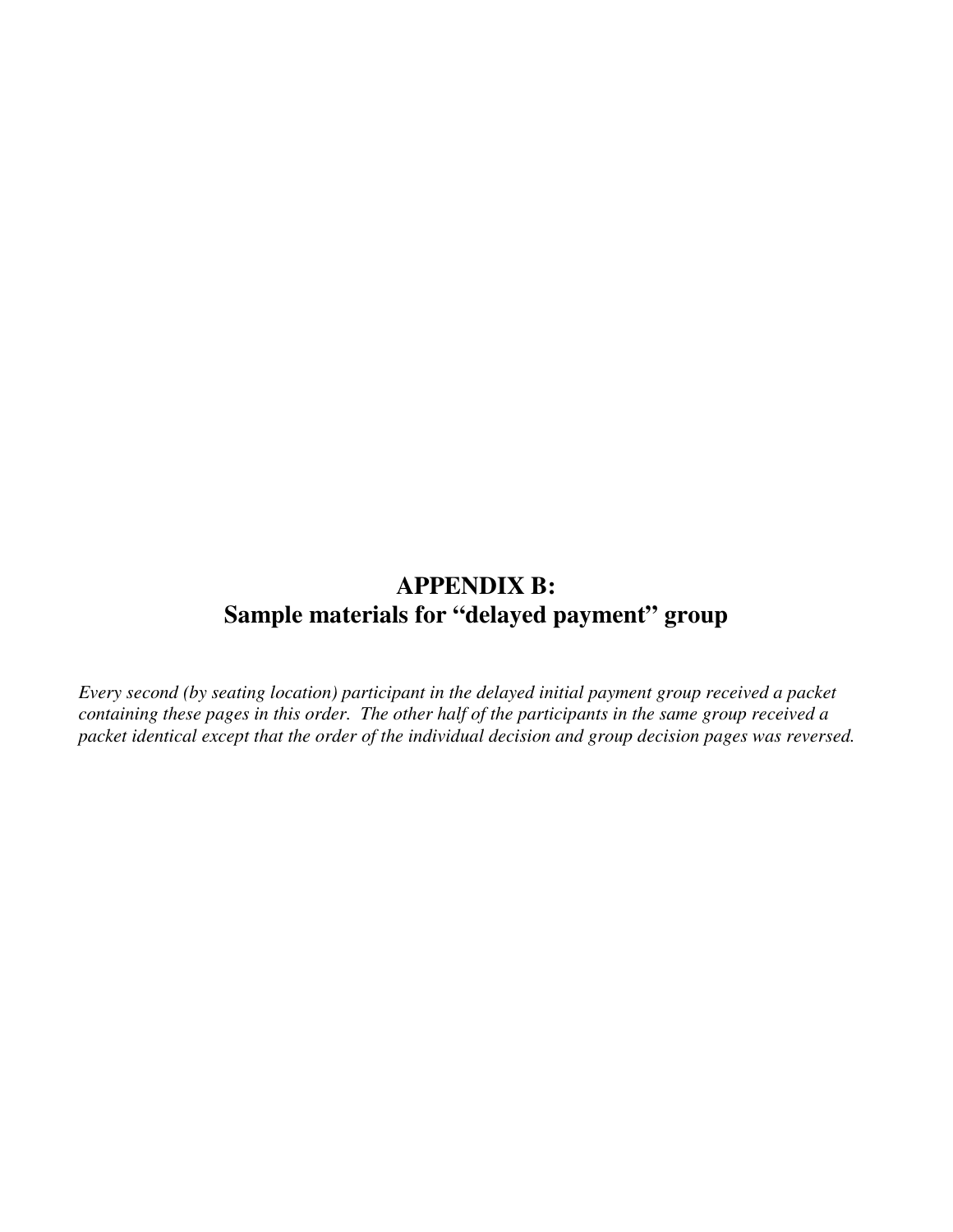#### **Consent Form for an Experimental Investigation of Decision Making**

**Background Information**: You are invited to participate in a research study about how individuals and groups of individuals make decisions in a variety of economic contexts. We ask that you read this form and ask any questions you may have before agreeing to be in the study. You were selected as a possible participant because you are a registered student at Cornell.

**Procedures and Compensation:** You and the other participants will have the opportunity to earn cash through your decisions. The experiment will take approximately thirty minutes to complete.

**Voluntary Nature of Participation:** Your participation is strictly voluntary. You may refuse to participate before the study begins or discontinue at any time. If you withdraw from the experiment, you will be paid the cash you earned before withdrawing. Your decision to withdraw will not affect your academic standing or record.

**Risks and Benefits of Participating in the Study:** The risk for participating in this experiment is minimal. You have no greater physical, financial, or psychological risk from the experiment than you would from doing a similar amount of routine paperwork or computer-based activity in any similar Cornell classroom or computer laboratory. There are no substantial benefits to you from the research. By learning more about people's decision-making, we hope that the research will benefit society by helping economic institutions understand people's behavior.

**Confidentiality:** Your personal information and your answers to the questions during the experiment will be kept confidential. The experimenters will report only aggregate data, from which it is not possible to infer the answer of any individual to any question. Furthermore, the only page with identifying information (this page) will be kept in a file separate from the file containing your answers to the other questions you will be asked.

**Contacts and Questions:** Please ask questions you have about the study before agreeing to participate. After the experiment, Professor William Schulze ([wds3@cornell.edu](mailto:wds3@cornell.edu), 255-9611) will be glad to answer any additional questions that you may have. You may contact the University Committee on Human Subjects (UCHS) with any concerns or complaints (uchs@cornell.edu; 255-5138, 115 Day Hall). The UCHS website is http://www.osp.cornell.edu/Compliance/UCHS/homepageUCHS.htm.

| I understand the information above and agree to participate in this study:<br><b>Your Name (Please print):</b> |               |                                                                                                           |
|----------------------------------------------------------------------------------------------------------------|---------------|-----------------------------------------------------------------------------------------------------------|
|                                                                                                                |               | <u> 1980 - Antonio Alemania, politikar politikar (h. 1980)</u>                                            |
| I am 18 years or older (circle):<br><b>YES</b>                                                                 |               | NO.                                                                                                       |
|                                                                                                                |               | Consent form approved by the UCHS on March 8, 2004.                                                       |
| Gender (circle):                                                                                               | <b>FEMALE</b> | MALE                                                                                                      |
|                                                                                                                |               | E-mail address that will still work 8 weeks from now:                                                     |
|                                                                                                                |               | Phone number (to be used only if we need to deliver payment to you or for some other reason, and have not |
|                                                                                                                |               | Dhana number or a mail address of a family mamber or friend who would know how we gen contact you in give |

Phone number or e-mail address of a family member or friend who would know how we can contact you in six weeks if the above means did not work (to be used only if you have not picked up your payment in class and the above information has not been sufficient to contact you):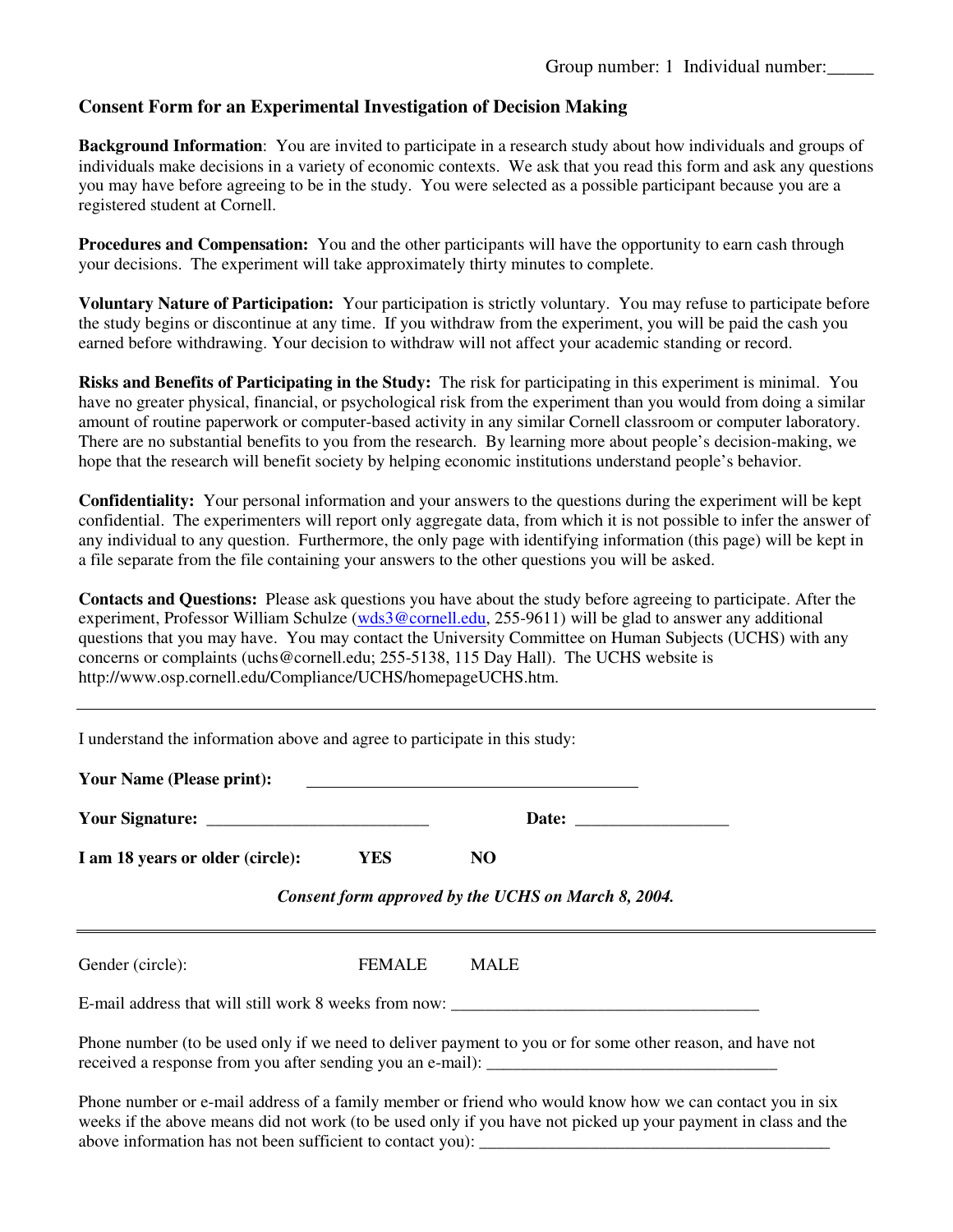### **Instructions**

### 1. Preliminaries

If you have a question at any time, please raise your hand, and someone will come to help you. Please do not communicate with any other subject in the experiment until after you have completed this packet and turned it in.

In the experiment described below, all payments will be made in class and will be in the form of cash. All payments will be in the exact amounts specified.

#### 2. One of the decisions will be selected at random and implemented for real money

In the experiment, you are asked to make two decisions. Each decision consists of choosing one of two payment combinations by circling the combination that you prefer. One of the decisions will actually be implemented, with real money.

We will randomly select which decision is implemented, using the following procedure: At the end of the experiment today, we will have two poker chips, each marked with the name of one of the decisions. We will place the two chips in a cloth "decision bag." A member of the class will blindly draw one of the chips from the decision bag. We will implement the decision named on that chip.

Please do not skip either decision. For each decision, please circle one, and only one, of the two options. Otherwise, you will not be paid.

### 3. If you are absent, we will deliver your payment to you

The experimenters are determined to make sure that all participants receive their future payments, even if some participants are away from Ithaca at the final payment time. Here is the process we will follow:

We will deliver your future payments in the class session the specified number of weeks from now. We will also come to the subsequent two class sessions (two and four days later, respectively) and will announce our presence there so that you can receive your payment then if you missed the preceding class session or sessions.

If you are in none of those three class sessions, we will attempt to contact you by the following means in the following order: 1) the e-mail address you have provided to us, 2) the phone number for you that you have provided, 3) any other available information such as what is contained in the university directory, and 4) the family member/friend phone number or email address you have provided to us. We will try each means before resorting to the next. Upon reaching you, we will ask you where and when you would like your payment delivered. We will then deliver it either in person or via a delivery option such as certified mail or Federal Express.

*When you have finished reading this sheet, please proceed to the attached decision sheets.*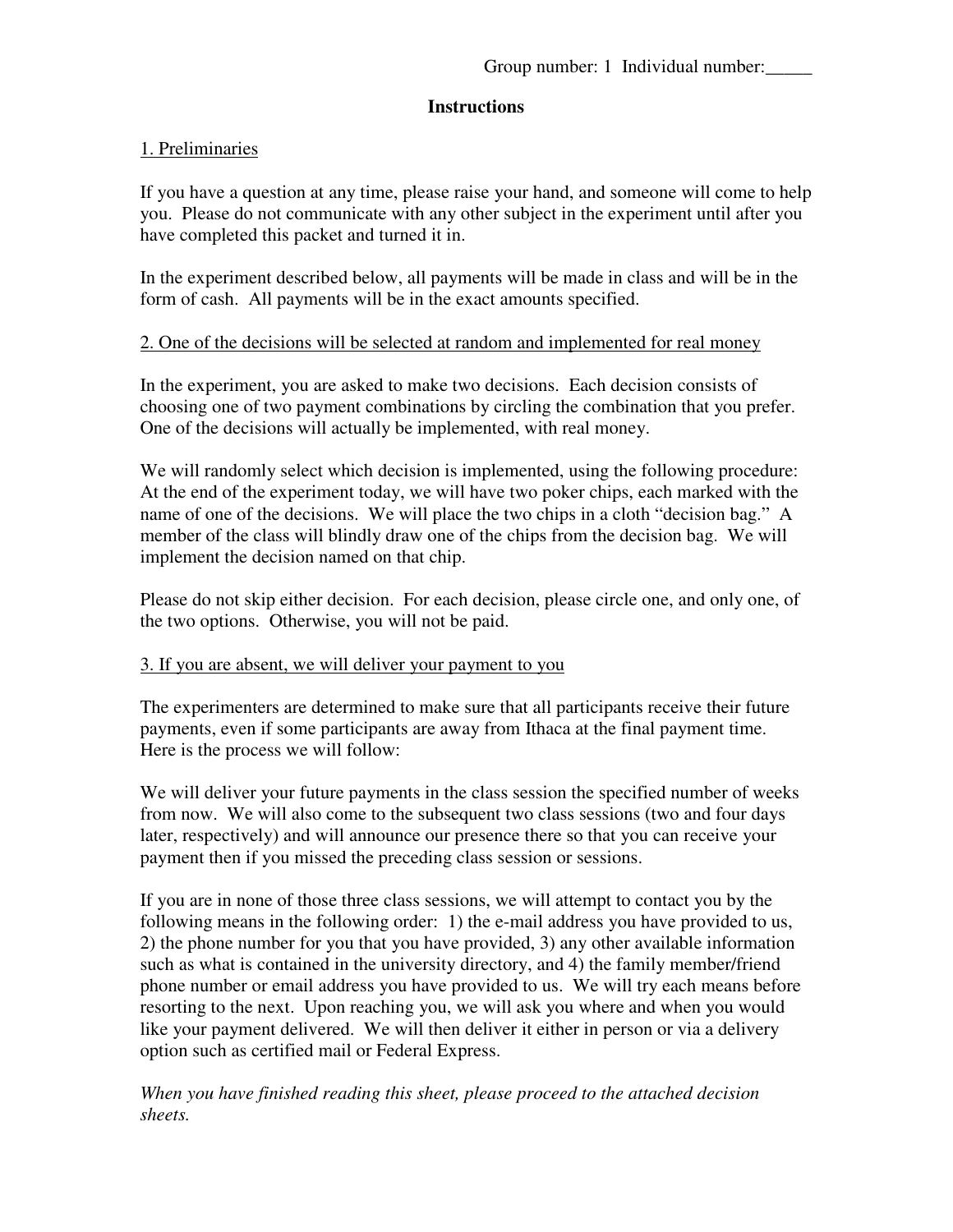If the Individual Decision is the one randomly selected for implementation, you will make and receive the payments that you have circled on this sheet. Your decision will apply only to you individually.

#### Individual Decision:

You start with \$7 in three weeks. Any of this money that you do not spend will be given to you at the end of the class session three weeks from today.

Of the two options below, please circle now the one that you prefer.

OPTION A: You pay \$1 three weeks from today and receive \$3.50 six weeks from today.

OPTION B: You pay \$5 three weeks from today and receive \$8.50 six weeks from today.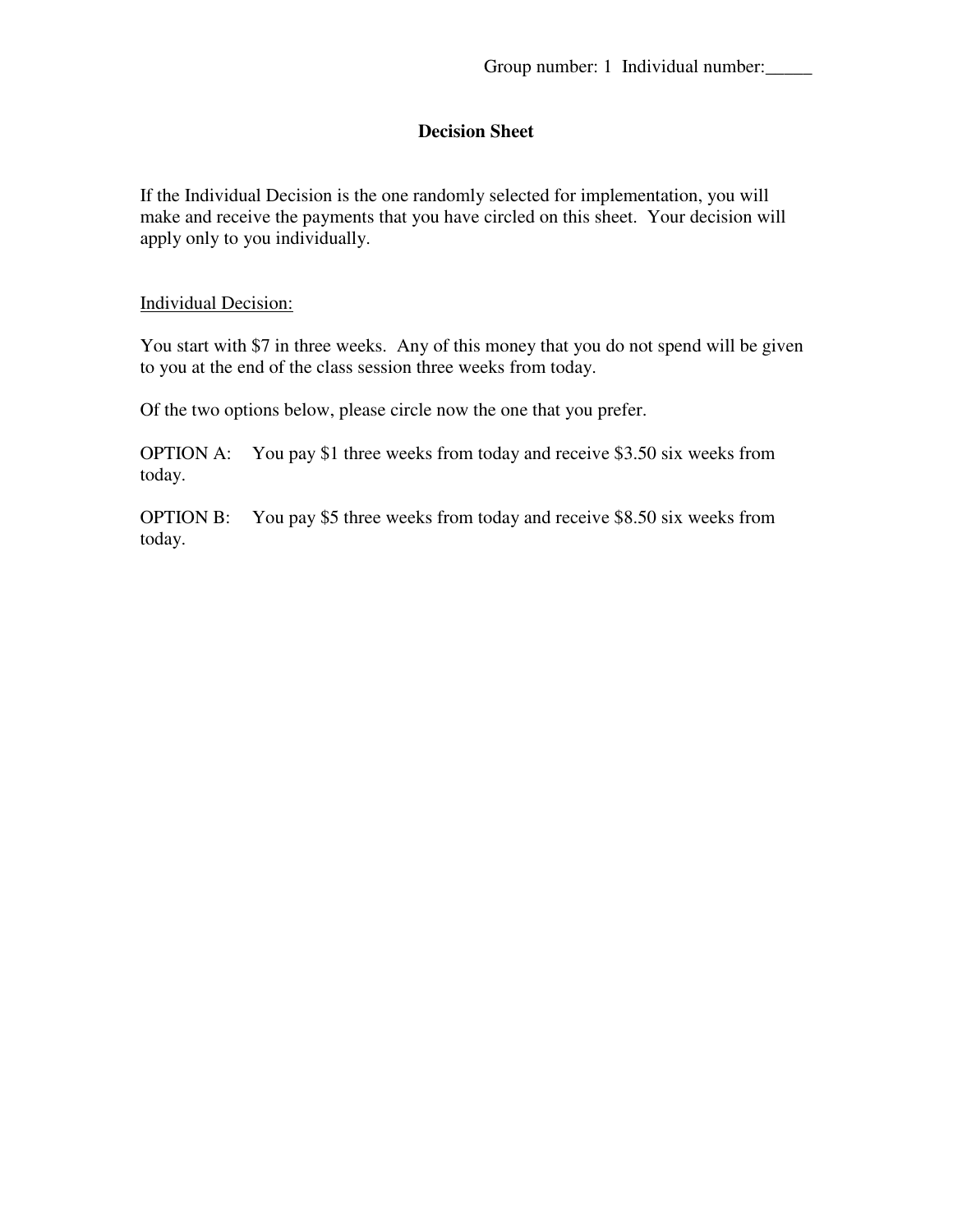You have been assigned to a group that includes half of the class.

If the Group Decision is the one randomly selected for implementation, we will refer to this sheet and to the Group Decision sheet filled out by each of the other members of your group. The option circled by the majority of the members of your group will be applied to all of you, even to those who may have circled the other option.

#### Group Decision:

Each member of your group starts with \$7 in three weeks. Any of this money that he or she does not spend will be given to him or her at the end of the class session three weeks from today.

Of the two options below, please circle now the one that you prefer.

OPTION A: Each member of your group pays \$1 three weeks from today and receives \$3.50 six weeks from today.

OPTION B: Each member of your group pays \$5 three weeks from today and receives \$8.50 six weeks from today.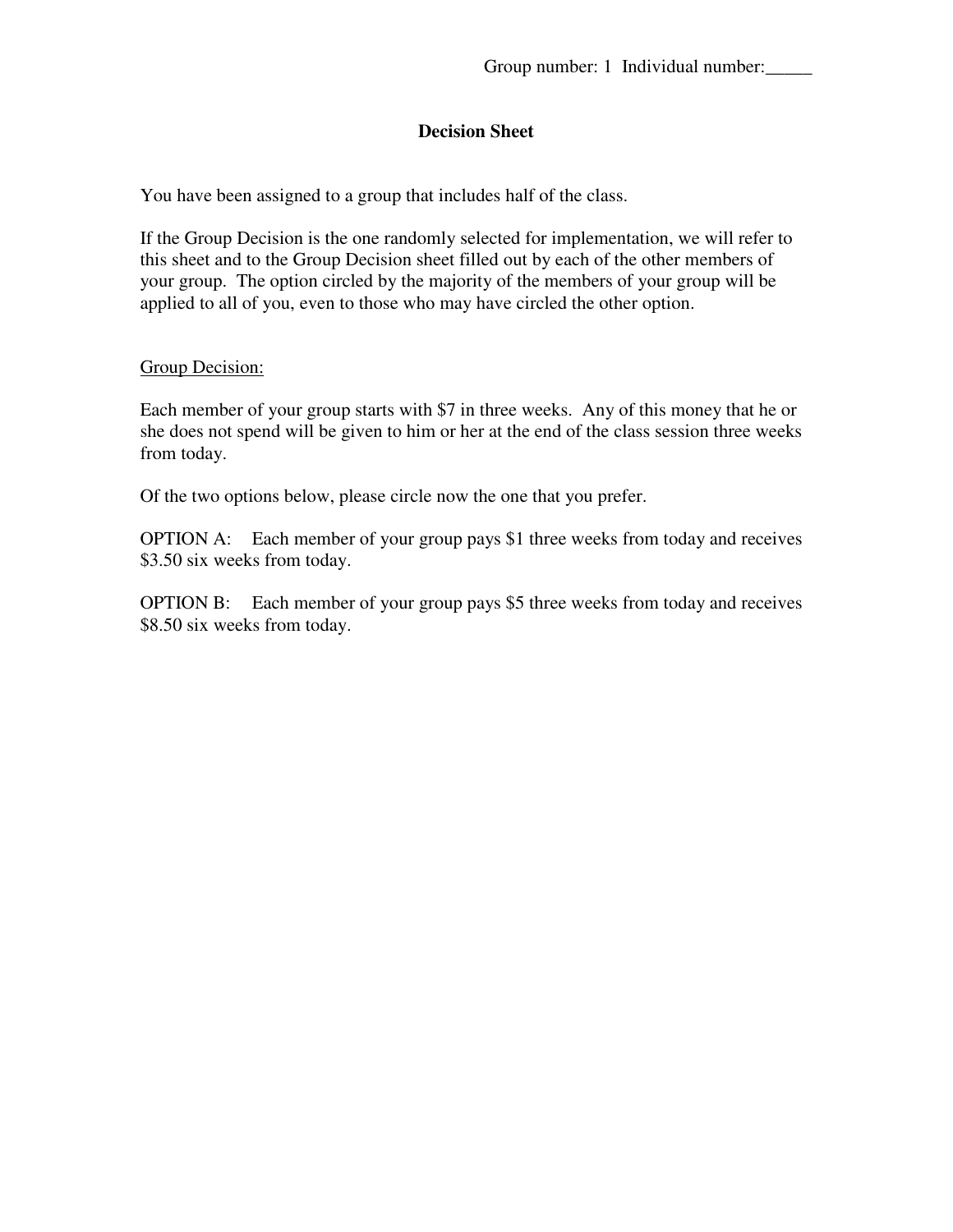# **APPENDIX C: Sample materials for "immediate payment group"**

*Every second (by seating location) participant in the immediate initial payment group received a packet containing these pages in this order. The other half of the participants in the same group received a packet identical except that the order of the individual decision and group decision pages was reversed.*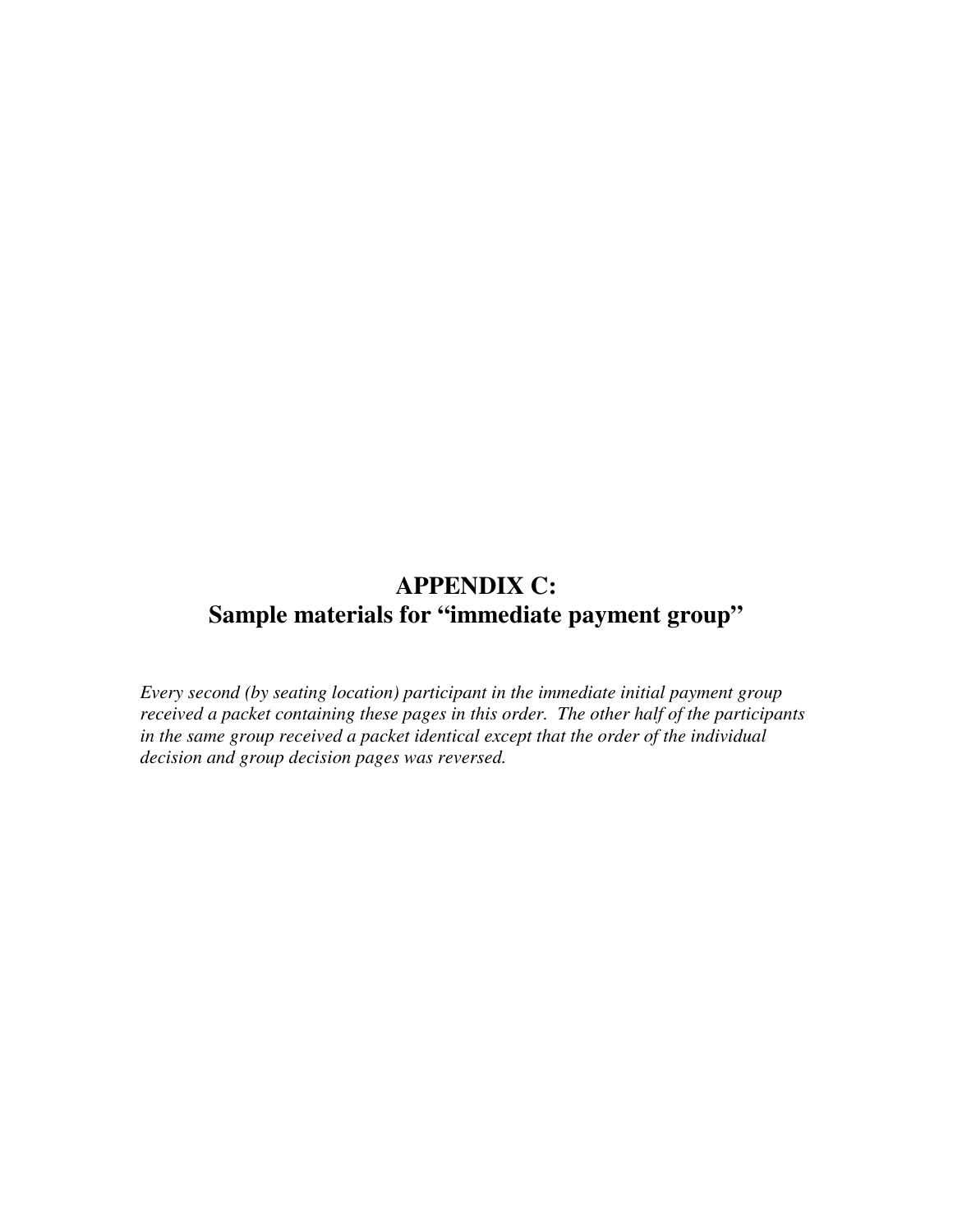#### **Consent Form for an Experimental Investigation of Decision Making**

**Background Information**: You are invited to participate in a research study about how individuals and groups of individuals make decisions in a variety of economic contexts. We ask that you read this form and ask any questions you may have before agreeing to be in the study. You were selected as a possible participant because you are a registered student at Cornell.

**Procedures and Compensation:** You and the other participants will have the opportunity to earn cash through your decisions. The experiment will take approximately thirty minutes to complete.

**Voluntary Nature of Participation:** Your participation is strictly voluntary. You may refuse to participate before the study begins or discontinue at any time. If you withdraw from the experiment, you will be paid the cash you earned before withdrawing. Your decision to withdraw will not affect your academic standing or record.

**Risks and Benefits of Participating in the Study:** The risk for participating in this experiment is minimal. You have no greater physical, financial, or psychological risk from the experiment than you would from doing a similar amount of routine paperwork or computer-based activity in any similar Cornell classroom or computer laboratory. There are no substantial benefits to you from the research. By learning more about people's decision-making, we hope that the research will benefit society by helping economic institutions understand people's behavior.

**Confidentiality:** Your personal information and your answers to the questions during the experiment will be kept confidential. The experimenters will report only aggregate data, from which it is not possible to infer the answer of any individual to any question. Furthermore, the only page with identifying information (this page) will be kept in a file separate from the file containing your answers to the other questions you will be asked.

**Contacts and Questions:** Please ask questions you have about the study before agreeing to participate. After the experiment, Professor William Schulze ([wds3@cornell.edu](mailto:wds3@cornell.edu), 255-9611) will be glad to answer any additional questions that you may have. You may contact the University Committee on Human Subjects (UCHS) with any concerns or complaints (uchs@cornell.edu; 255-5138, 115 Day Hall). The UCHS website is http://www.osp.cornell.edu/Compliance/UCHS/homepageUCHS.htm.

| I understand the information above and agree to participate in this study: |               |                                                                                                           |
|----------------------------------------------------------------------------|---------------|-----------------------------------------------------------------------------------------------------------|
| <b>Your Name (Please print):</b>                                           |               |                                                                                                           |
|                                                                            |               |                                                                                                           |
| I am 18 years or older (circle):<br><b>YES</b>                             |               | NO.                                                                                                       |
|                                                                            |               | Consent form approved by the UCHS on March 8, 2004.                                                       |
| Gender (circle):                                                           | <b>FEMALE</b> | MALE                                                                                                      |
|                                                                            |               | E-mail address that will still work 8 weeks from now:                                                     |
|                                                                            |               | Phone number (to be used only if we need to deliver payment to you or for some other reason, and have not |
|                                                                            |               | Dhone number or a moil address of a family member or friend who would know how we can contact you in six  |

Phone number or e-mail address of a family member or friend who would know how we can contact you in six weeks if the above means did not work (to be used only if you have not picked up your payment in class and the above information has not been sufficient to contact you):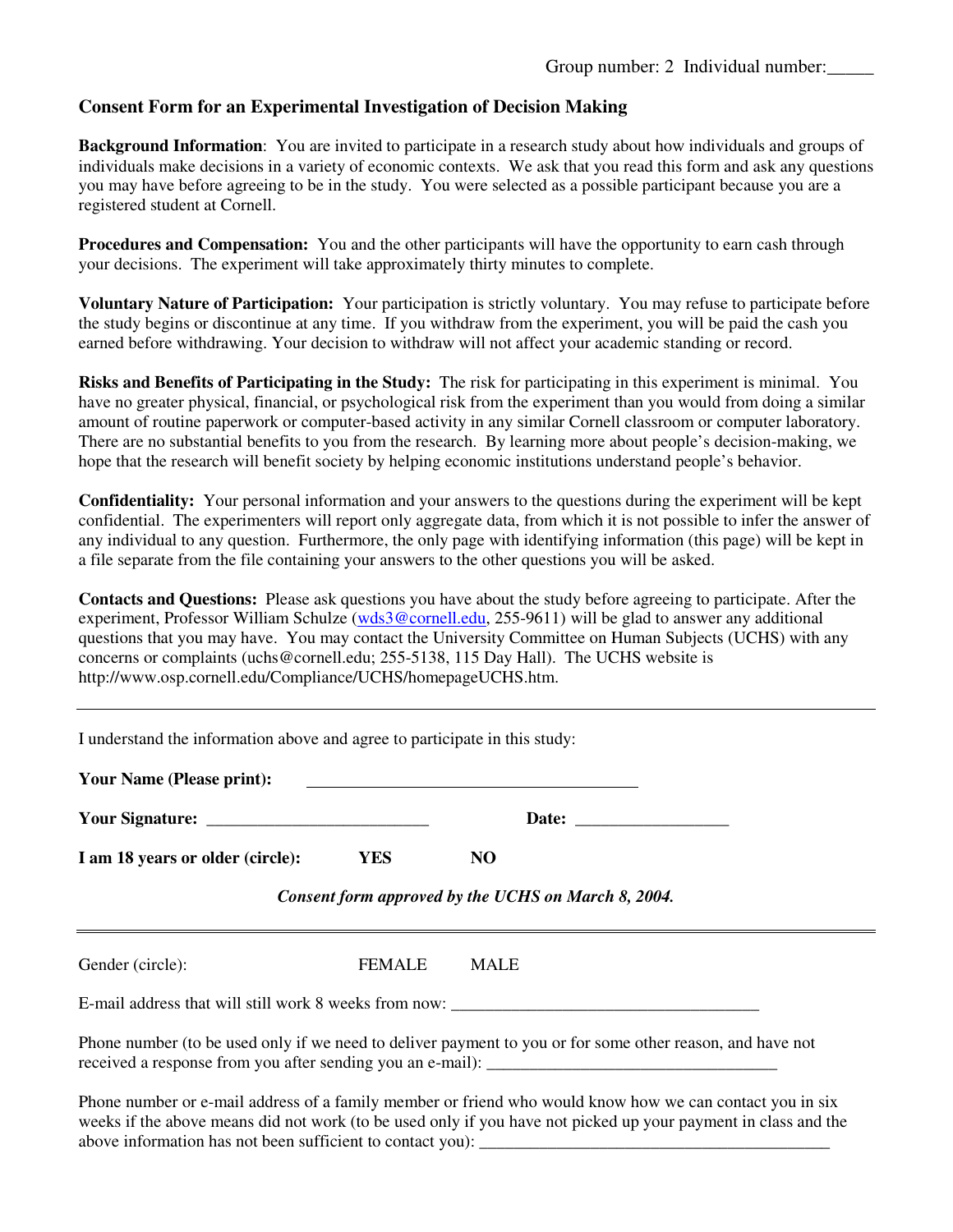#### **Instructions**

#### 1. Preliminaries

If you have a question at any time, please raise your hand, and someone will come to help you. Please do not communicate with any other subject in the experiment until after you have completed this packet and turned it in.

In the experiment described below, all payments will be made in class and will be in the form of cash. All payments will be in the exact amounts specified.

#### 2. One of the decisions will be selected at random and implemented for real money

In the experiment, you are asked to make two decisions. Each decision consists of choosing one of two payment combinations by circling the combination that you prefer. One of the decisions will actually be implemented, with real money.

We will randomly select which decision is implemented, using the following procedure: At the end of the experiment today, we will have two poker chips, each marked with the name of one of the decisions. We will place the two chips in a cloth "decision bag." A member of the class will blindly draw one of the chips from the decision bag. We will implement the decision named on that chip.

Please do not skip either decision. For each decision, please circle one, and only one, of the two options. Otherwise, you will not be paid.

#### 3. If you are absent, we will deliver your payment to you

The experimenters are determined to make sure that all participants receive their future payments, even if some participants are away from Ithaca at the final payment time. Here is the process we will follow:

We will deliver your future payments in the class session the specified number of weeks from now. We will also come to the subsequent two class sessions (two and four days later, respectively) and will announce our presence there so that you can receive your payment then if you missed the preceding class session or sessions.

If you are in none of those three class sessions, we will attempt to contact you by the following means in the following order: 1) the e-mail address you have provided to us, 2) the phone number for you that you have provided, 3) any other available information such as what is contained in the university directory, and 4) the family member/friend phone number or email address you have provided to us. We will try each means before resorting to the next. Upon reaching you, we will ask you where and when you would like your payment delivered. We will then deliver it either in person or via a delivery option such as certified mail or Federal Express.

*When you have finished reading this sheet, please proceed to the attached decision sheets.*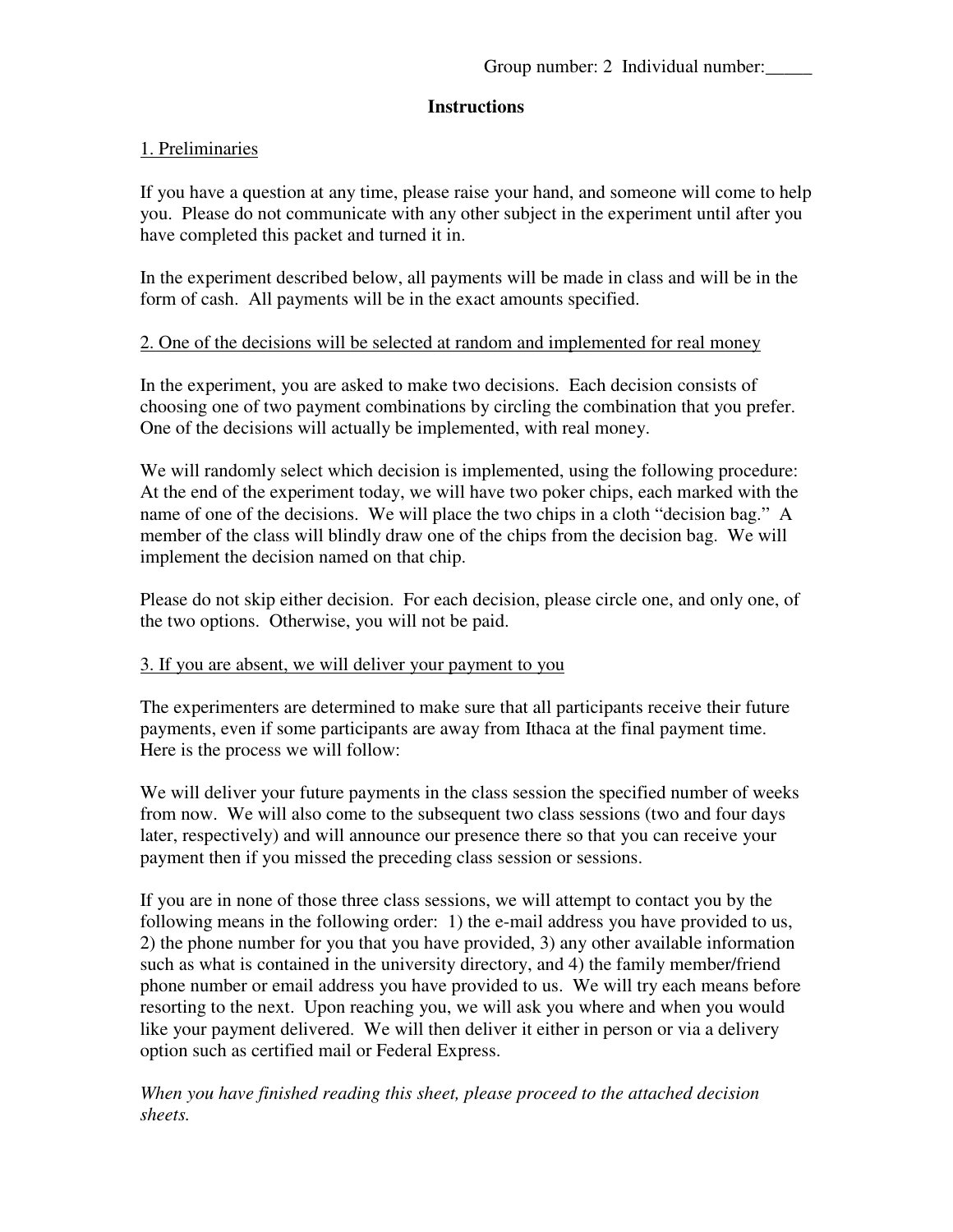If the Individual Decision is the one randomly selected for implementation, you will make and receive the payments that you have circled on this sheet. Your decision will apply only to you individually.

#### Individual Decision:

You start with \$7. Any of this money that you do not spend will be given to you at the end of today's class session.

Of the two options below, please circle the one that you prefer.

OPTION A: You pay \$1 today and receive \$3.50 three weeks from today.

OPTION B: You pay \$5 today and receive \$8.50 three weeks from today.